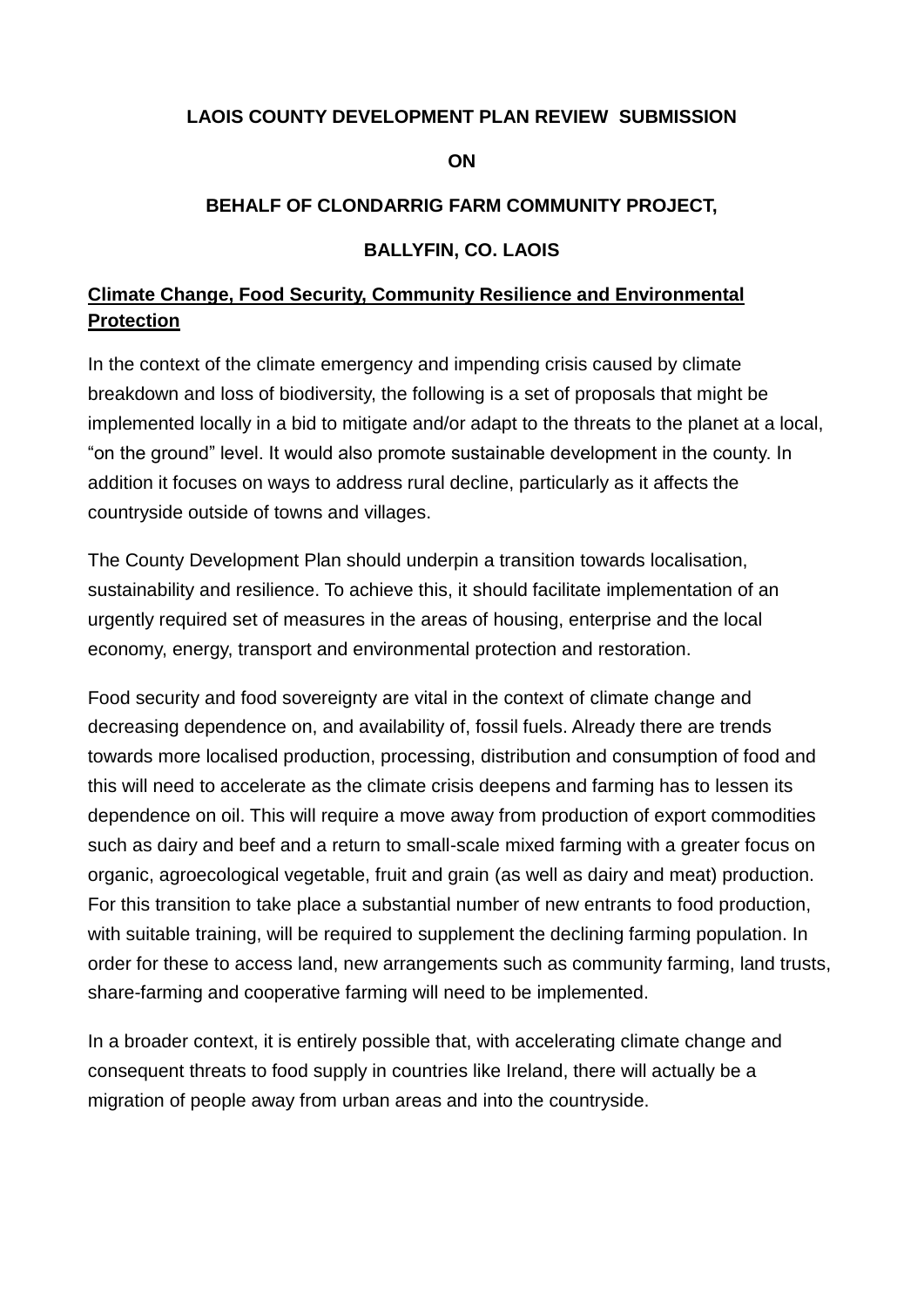### **Housing**

These trends have implications for planning of rural settlements and the next county development plan needs to anticipate and facilitate predicted patterns of population movement rather than impede them. Specifically, the plan needs to allow for development of clusters of low-impact, natural-build houses in the open countryside along the lines of the traditional *clachan* system. Such developments would provide a dwelling place not only for those involved in food production and other land-based enterprises but also others who wish to dwell, bring up families and make a living closer to nature. Newcomers can range from young families to older people who want to spend their retirement in the countryside.

There will also be an urgent need to lower the regulatory minimum size requirement of a dwelling in order to allow for *Tiny Homes*, that have minimal material and energy demand.

Granting of planning permission to the types of clustered developments outlined above should be broadened to include persons who are not originally from the locality but have moved, or wish to move, to the countryside. A provision could be put in place requiring residents of these developments to sign up to a set of ecological principles along the lines of those administered by the *One Planet Council* in Wales[.](http://www.oneplanetcouncil.org.uk/)

In relation to urban housing development at a county level most especially local authority housing strategies, it is imperative that planners consult with experts in the fields of low impact and co-operative housing and regenerative land use so as to educate themselves on the principles and practices of ecologically integrative housing development and thus incorporate these principles into their strategies.

Incorporating such principles into County Development Plans would directly impact on carbon metrics and general environmental impact via the use of low carbon output materials and methods and integrative social and ecological design .

### **Waterways**

In the context of waterway management in Laois, ie; pollution, flood mitigation and defence etc. it is proposed that the local authority make provisions for the local community waters office and any department, governmental or otherwise to consult with experts in the fields of riparian corridor management through natural and restorative methods as per the Teagasc "*Woodlands for Water*" report and the "*Natural Flood Management"* report compiled by Friends of the Earth. In addition it is proposed that provision for *community training and engagement* in natural flood management and resilience is provided for through education and funding.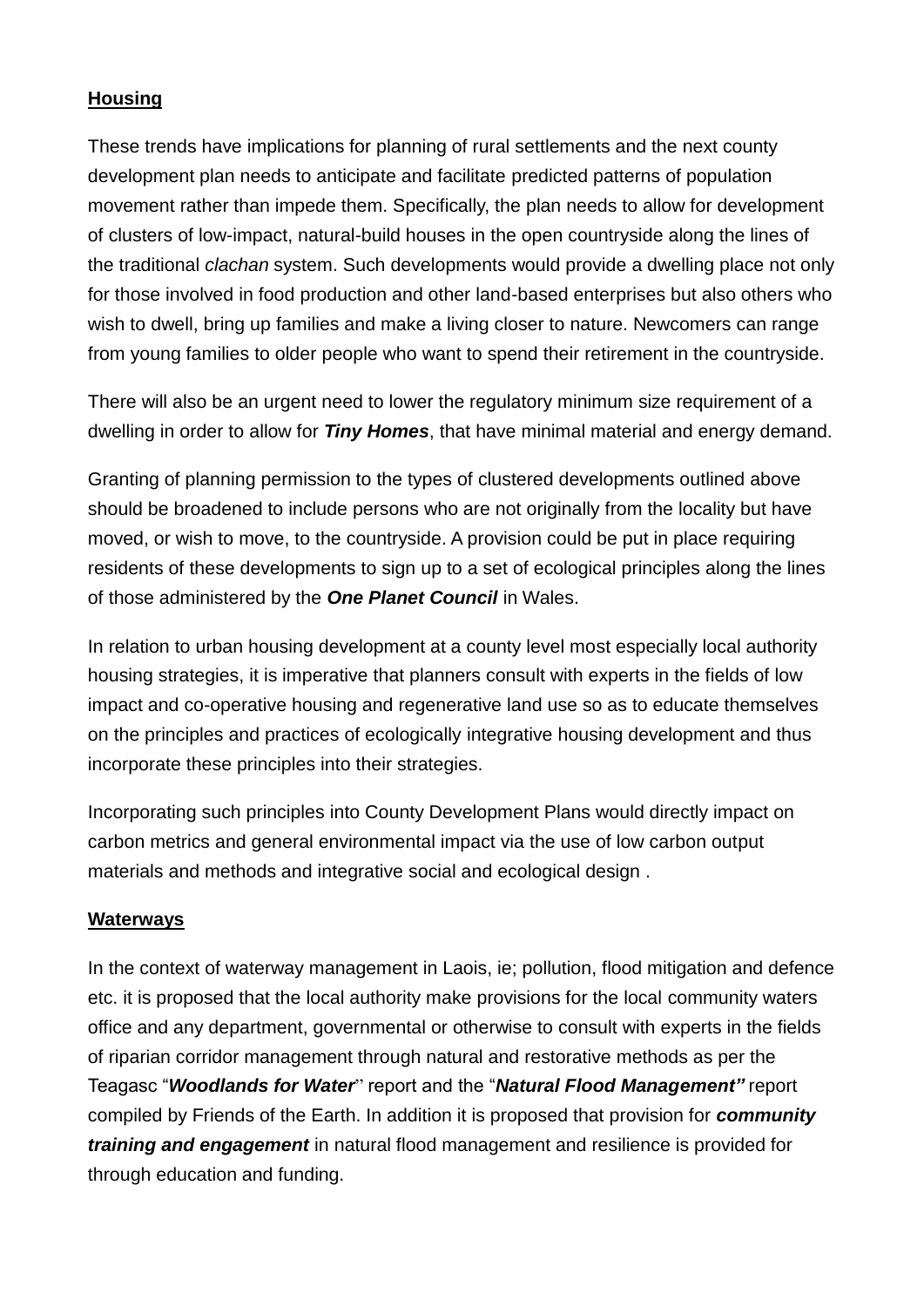It is also proposed that the local community waters office works with their team of agricultural advisors to introduce farmers to regenerative land use practices in order to expand said riparian management zones and/or make them ecologically productive e.g. via agroforestry.

# **Social and Community**

In relation to social well-being and fostering sustainable resilient and inclusive communities, it is proposed that provision is made for local community food projects and initiatives to provide education and training on *growing food together* and for communities to be supported in following through by providing space for and supporting the development of food growing initiatives in their local areas Such initiatives would include permaculture organic food growing using emerging low labor technologies such as "no dig" methods, permaculture and regenerative community farming.

In regard to community health, education for local communities on the importance of "bacterial ecology" and the relationship between "healthy local soil" gut health, nervous, and neurological systems in humans, demonstrates the knock on effect on health and wellbeing that local food produced via allotments, home gardens, or community farms have . These endeavours can also serve as areas fostering social-wellbeing and inclusion activities as evidenced by numerous examples of communities engaged in such initiatives around the country.

One of the numerous positive implications for community health combined with environmental care via the above initiatives is the reabsorption and recycling of biocircularity council wastes from landscaping, leaf litter collection etc. Initiatives such as the development of community composting areas on lands supported by council for processing of these wastes e.g. biochar, compost, biodigestion) for reuse in community food growing projects are a fine example of how environmental and social care can work in unison.

In summary, until very recently, environmental protection and food production throughout history was deeply rooted in *community* and in the context of the coming years and the expected impact of climate on food security it is vital for local authorities to take the lead in reigniting the social and community aspects of food production and environmental care. Numerous examples such as G.I.Y. alotments, organic education centres, climate resilience hubs, foodcloud (integrating the food waste problem with community and enterprise) community woodlands, communty lead energy applications (wood for biomass, district heating etc demonstrate how successful such initiatives can be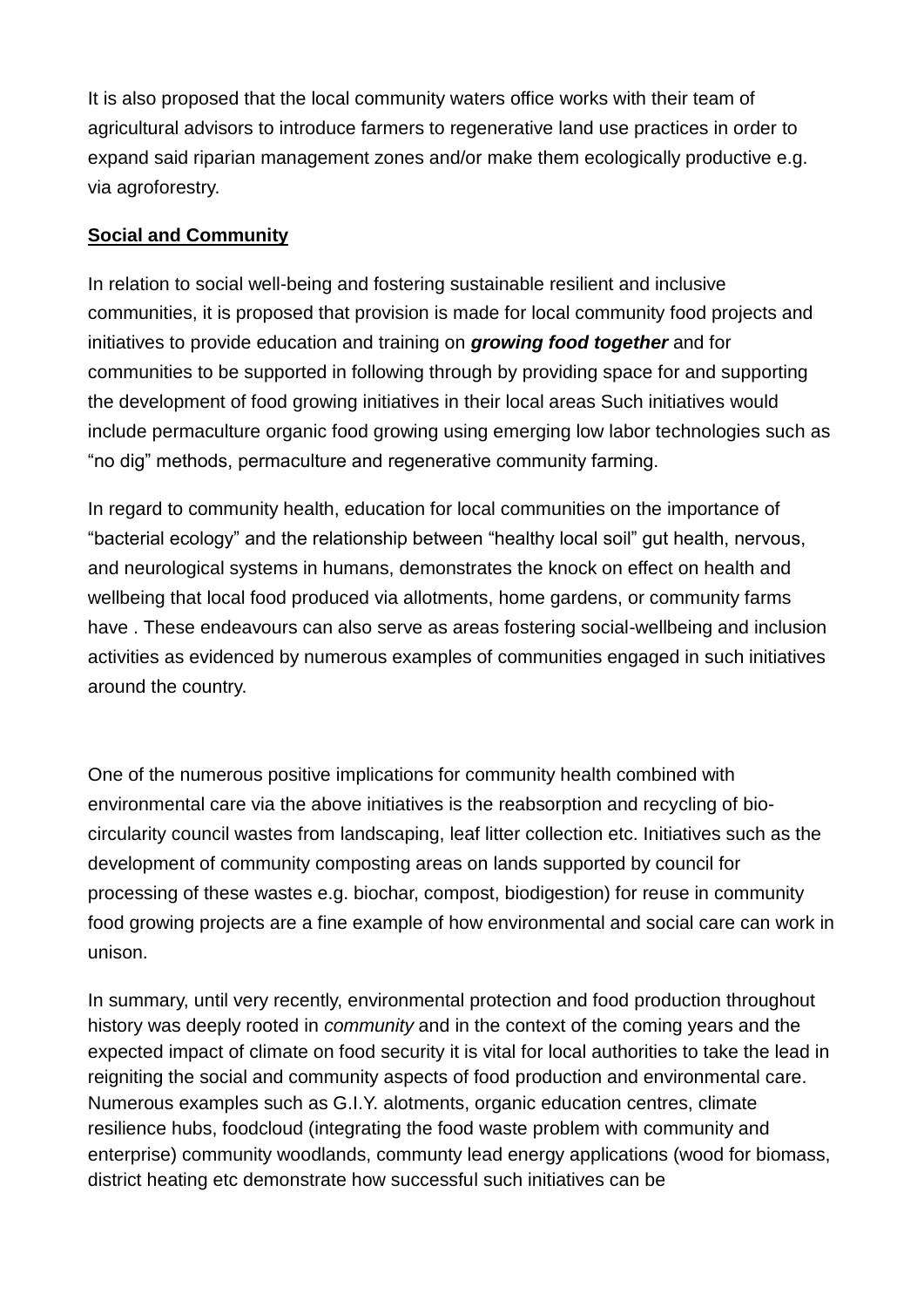*Integration with* **rather than the** *seperation of* **humanity from ecology is what makes both strong, resilient and adaptable to change.**

## **Rural Regeneration**

Enabling new people to come to live, work and contribute to building community - with a strong focus on sustainability - would play a role in rural regeneration, while at the same time helping to restore the natural environment and increase biodiversity. It would lead also to a renewed demand for local services, thus reversing the withdrawal of services from rural areas that has been evidenced in recent years.

### **Climate Action and Energy**

Any new clustered developments in the countryside should be, at minimum, carbon neutral, and self-sufficient in energy use. Installation of community-based and owned renewable energy sources such as small-scale wind turbines and solar panels should be permissible under the next county development plan.

With the requirement to reduce fossil fuel emissions, greater emphasis on localisation, and a trend towards healthier lifestyle there is likely to be declining use of private motor transport and an upsurge in walking and cycling as well as public and community modes of transport. The plan should envisage infrastructure such as off-road cycle tracks, walking routes and extended footpaths as well as support for alternative transport models like carpooling and community bus schemes.

### **Economic Development**

With a renewed emphasis on localisation there will be a growing demand for locally produced and locally sourced products and services. Continued and enhanced support for development of infrastructure such as enterprise units, markets, community kitchens, food hubs, community event spaces, etc. would greatly contribute to the development of the local economy and community self-reliance, and enable locals and new residents to make a living from self-employment and/or employment in their own vicinity.

In addition, new nature-based enterprises could be developed in areas such as ecotourism and natural therapy services. County Laois which possesses a unique and varied natural landscape, is in a prime position to respond to the growing demand from city dwellers for immersion in, and experience of, nature. Promotion of low-impact, countryside-based accommodation and customised facilities would be vital toward responding to these needs.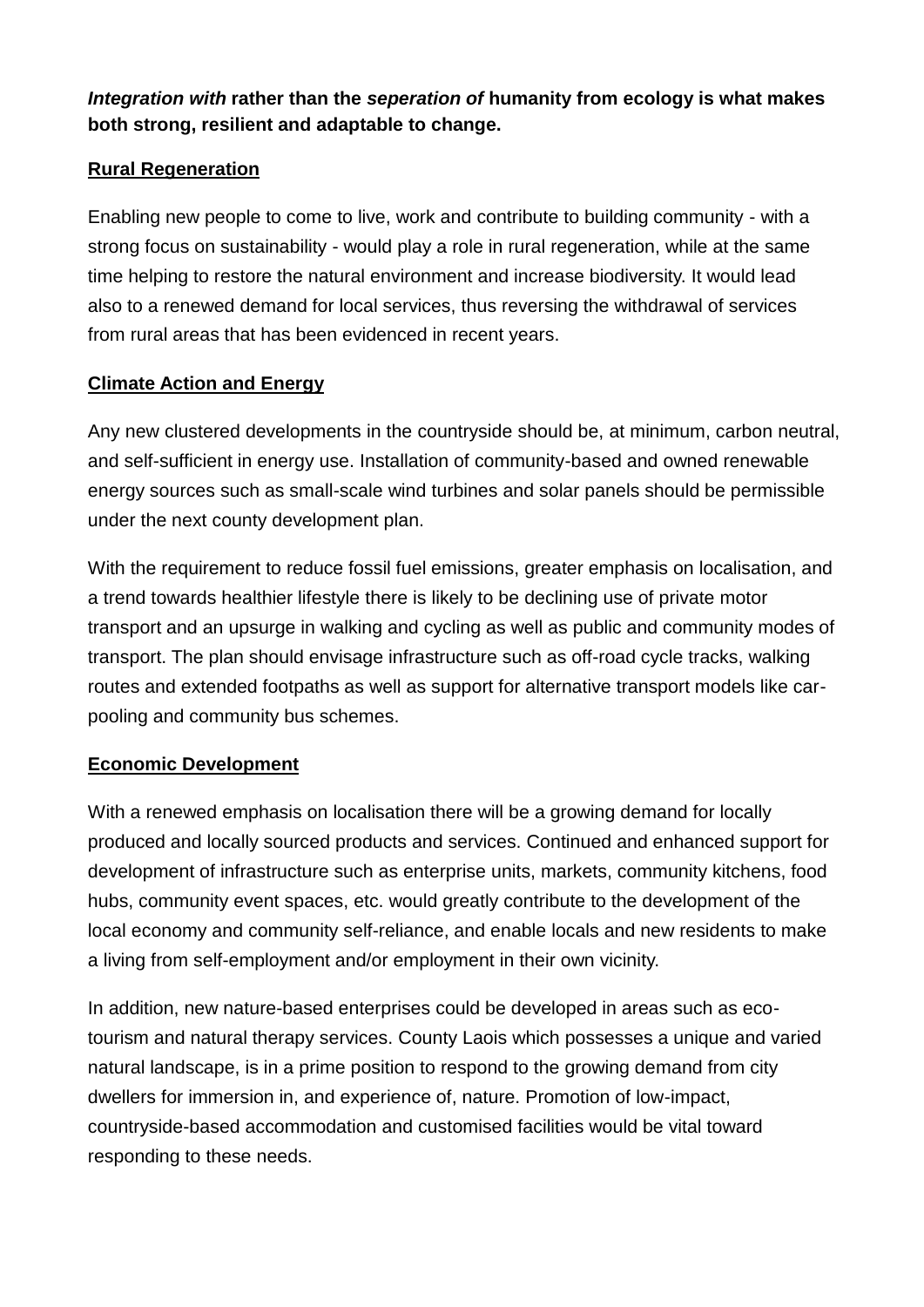The development of greenways in various parts of the country has had a crucial role in the development of sustainable tourism while, at the same time, providing a recreational amenity for local residents. The County Development Plan should contain a commitment to establish greenways and walking routes.

## **Environmental Protection**

The local authority should sign up as a partner to the National Pollinator Plan and follow the best practice guidelinesset out by the plan in respect of any work carried out by the local authority or on its behalf.

# **NOTES & REFERENCES**

Friends of the Earth Natural Flood Management Repor[t](https://www.foe.ie/assets/files/pdf/natural_flood_management_a_study_for_friends_of_the_earth_february_2017.pdf) [https://www.foe.ie/assets/files/pdf/natural\\_flood\\_management\\_a\\_study\\_for\\_friends\\_of\\_the](https://www.foe.ie/assets/files/pdf/natural_flood_management_a_study_for_friends_of_the_earth_february_2017.pdf) earth\_february\_2017.pdf

### Woodlands for Water Repor[t](https://www.agriculture.gov.ie/media/migration/forestry/grantandpremiumschemes/2018/WoodlandWaterLoRes06June18270618.pdf)

[https://www.agriculture.gov.ie/media/migration/forestry/grantandpremiumschemes/2018/W](https://www.agriculture.gov.ie/media/migration/forestry/grantandpremiumschemes/2018/WoodlandWaterLoRes06June18270618.pdf) oodlandWaterLoRes06June18270618.pdf

Food sovereignty is the right of peoples to healthy and culturally appropriate food produced through ecologically sound and sustainable methods, and their right to define their own food and agriculture systems. [http://www.foodsovereigntyireland.org](http://www.foodsovereigntyireland.org/)

Share farming is where two parties (the landowner and share farmer) carry on separate farming businesses on the same area of land without forming a partnership or company. Both parties share the benefits/risks of farming. There is no fixed payment for the land[.](https://www.teagasc.ie/rural-economy/farm-management/collaborative-farming/share-farming/share-farming-a-short-guide/) [https://www.teagasc.ie/rural-economy/farm-management/collaborative-farming/share](https://www.teagasc.ie/rural-economy/farm-management/collaborative-farming/share-farming/share-farming-a-short-guide/)farming/share-farming-a-short-guide[/](https://www.streamfarm.co.uk/) [https://www.streamfarm.co.uk](https://www.streamfarm.co.uk/)

### *One Planet Council*

The One Planet Councils policy is a forward-thinking [planning policy](http://www.oneplanetcouncil.org.uk/wp-content/uploads/2014/02/One-Planet-Development-TAN6.pdf) providing a genuinely affordable and sustainable way for people to live and work on their own land, bringing social, economic and environmental [benefits.](http://www.oneplanetcouncil.org.uk/10goodreasons/) It was adopted by the Welsh government in 2011 as part of its [One Wales: One Planet s](http://wales.gov.uk/docs/desh/publications/090521susdev1wales1planeten.pdf)cheme.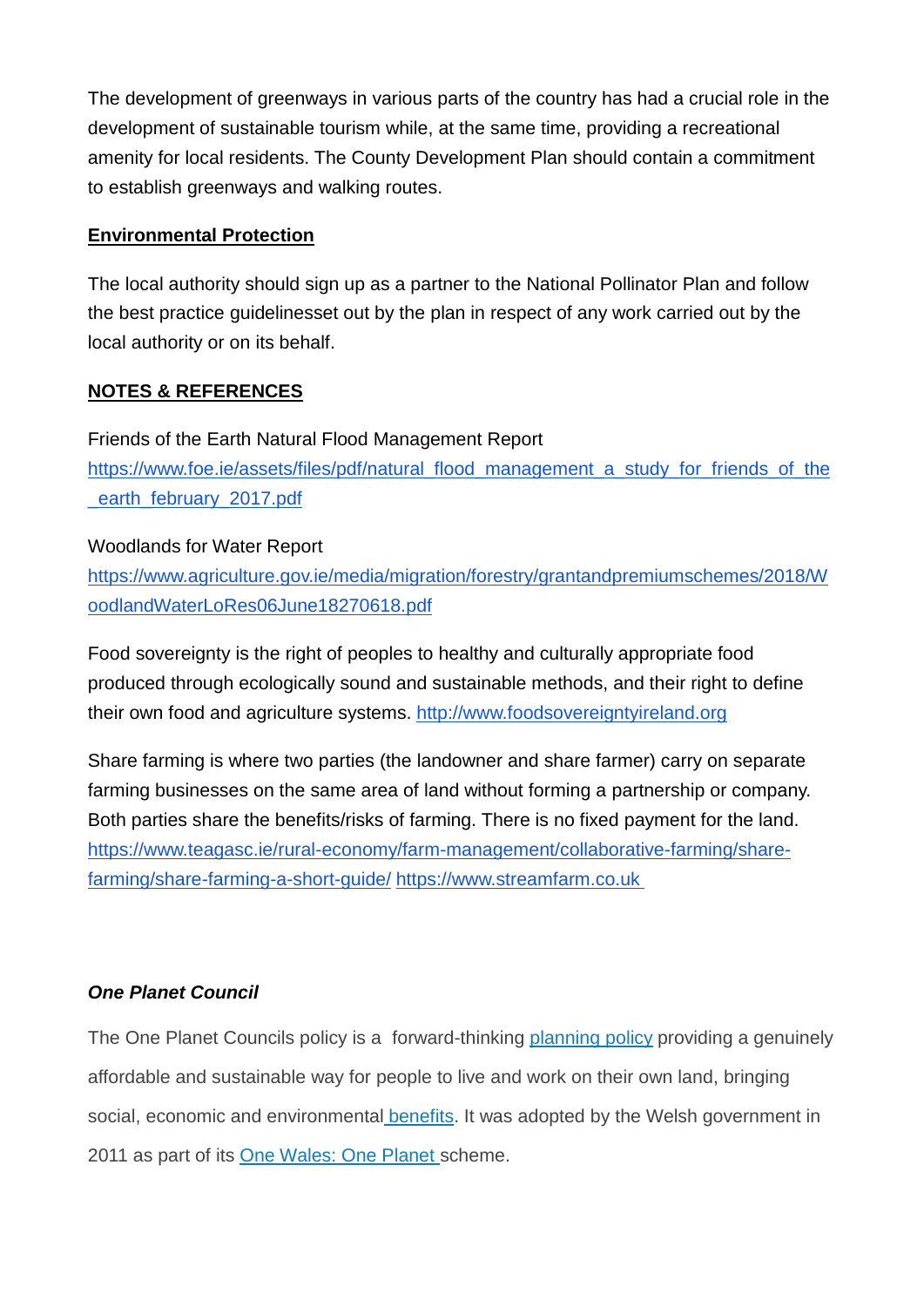One Planet Development is quantified by ecological footprinting, which reveals how much of the Earth's resources people are consuming. When households reduce their own ecological footprints this helps their country reduce its overall footprint.

The One Planet Council provides a bridge between applicants and local planning authorities, with guidance and tools to support anyone making the transition to this more sustainable way of life. It works also with those who have already made that leap, and with policymakers, academics and landowners.

### See [;http://www.oneplanetcouncil.org.uk](http://www.oneplanetcouncil.org.uk/)

## *Permaculture*

Permaculture is an ethically based, holistic design system based on ecological principles. It provides a framework for creating productive ecosystems and sustainable human settlements that mimic the patterns found in nature, which deliver diversity, stability, and resilience. Although permaculture is most commonly thought about in connection with gardening & farming, its principles, ethics and design methods can be adapted and used in each individual's own work, home and community.

### See; <https://www.permaculture.org.uk/>

# *Regenerative Farming*

Regenerative agriculture is a conservation and rehabilitation approach to food and farming systems. It focuses on [topsoil](https://en.wikipedia.org/wiki/Topsoil) egeneration, increasing biodiversity improving the water cycle, enhancing ecosystem services, supporting biosequestration, increasing resilience to climate change, and strengthening the health and vitality of farm soil. Practices include recycling as much farm waste as possible and adding composted material from sources outside the farm

# *Agroecology*

Agroecology – applies ecological science to the design of agricultural systems that can help put an end to food crises and address climate-change and poverty. It enhances soils productivity and protects the crops against pests by relying on the natural environment such as beneficial trees, plants, animals and insects, according to the study.

# *Cultivate*